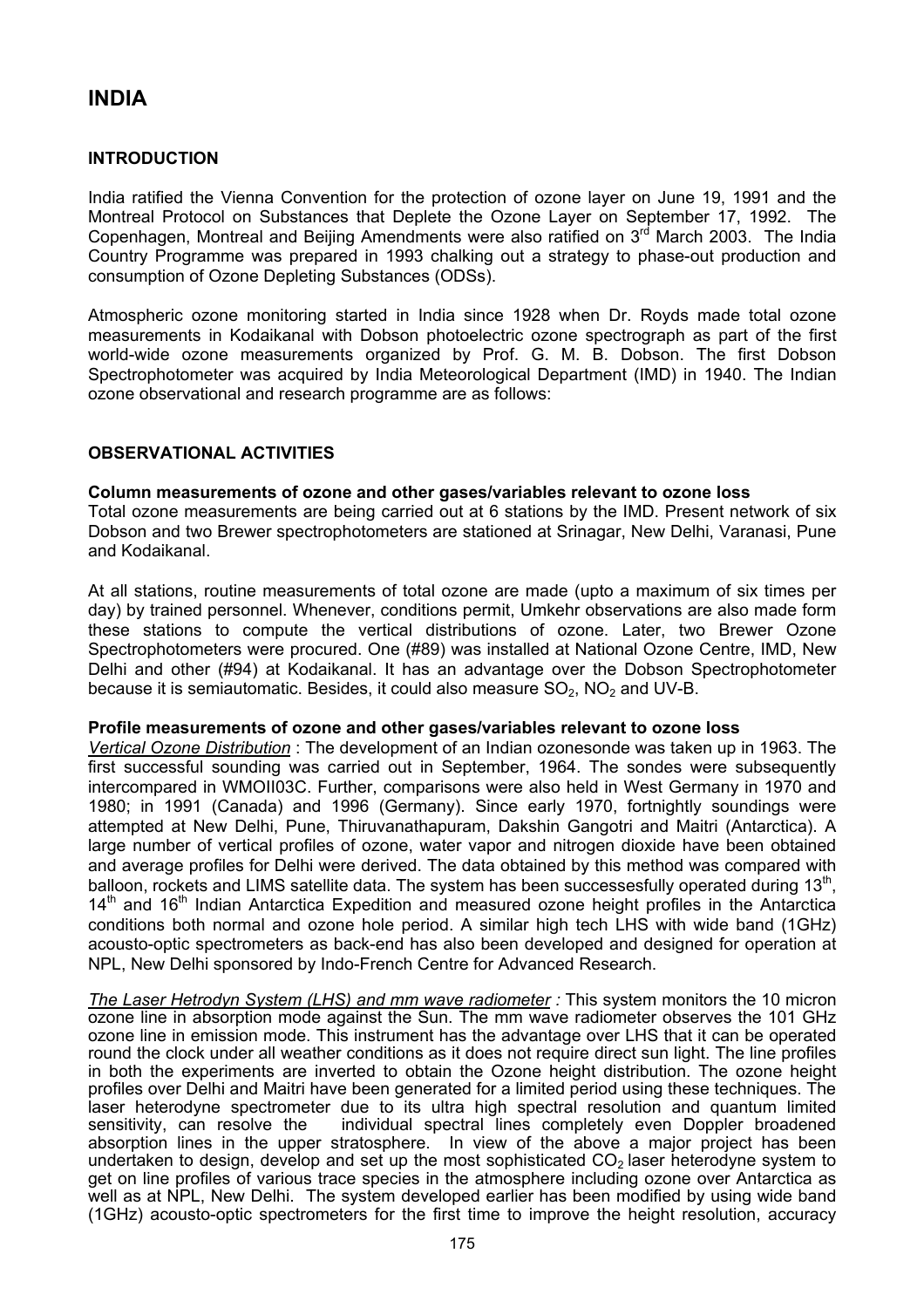and better spectral resolution. This is the first system of its kind on the global scale to use 1 GHz Acousto - optic spectrometer for laser heterodyne system to resolve the line completely with a very high spectral resolution and that is also in Antarctic environment. This HI-TECH system has been successfully set up and operated at Maitri, (70<sup>0</sup> 46' S, 11° 44' E) an Indian Antarctic station during 1993-94 and again during 1994-95 and ozone height profiles were obtained on cloud less clear days. The absorption line profiles obtain from Laser heterodyne system was used to retrieve the height profiles of ozone using inversion technique (an in house developed software to retrieve height profiles with inverse solution of radiative transfer equation).

*Surface Ozone Measurements :* During the 70s, the electrochemical surface ozone measurement system was successfully developed. The system is successfully operating at New Delhi, Pune, Kodaikanal, Thiruvanathapruam, Nagpur, Srinagar, Dakshin Gangotri and Maitri.

Surface ozone is being measured over New Delhi, an urban site, a region of intensive anthropogenic activity since 1997. Temporal variation studies on surface ozone at NPL, New Delhi during July, 1997 to December, 2007 shows that in all year's winter and monsoon months attains low values of ozone than the critical value (NAAQS – 1 Hour average -120 ppbv). Where as during summer and post monsoon months ozone values attains critical value, which alarming poor air quality in these seasons.

*Measurement of Minor Constituents* : In addition to surface ozone, monitoring of NOx, CO, CH<sub>4</sub>, NMHC, aerosols and meteorological parameters has also been carried out at the same site on a continuing basis to help in interpreting surface ozone variations. The Differential Absorption Lidar (DIAL) facility is also being used from time to time to monitor surface ozone, water vapour, ethylene and ammonia.

## **UV measurements**

# *Broadband measurements*

Measurements of UVB started in India around 1980 by independent scientists around India. Since its inception, the care of these instruments has changed hands several times and future funding is in jeopardy. The instruments were banded into a more formal network under the Indian Middle Atmospheric Programme (IMAP) in 1982-83. The IMAP program ended in 1989 and funding has continued for all stations except Jodhpur since then under ISRO-UGC. The six instruments originally included Jodhpur, Pune, Visakhapatnam, Mysore, New Delhi and Trivandum. The instruments are filter based instruments which measure four wavelength bands with 10 nm FWHM. The center wavelengths are roughly 280, 300 and 310 nm. For the moment, Dr. S. C. Chakravarty of the Space Science Office, ISRO and B. H. Subharay are keeping the program running.

Regular measurement of UV-B radiation by filter photometer were started in 1979 at National Physical Laboratory, New Delhi. At present under Indian Middle Atmospheric Programme (IMAP) a chain of 7 stations have been established for routine measurement of global UV-B radiation at 280, 290, 300 and 310nm.

*UV-Biometer :* The measurement of Minimum Erythermal dose in the UV-B range started at Delhi in 1995 January and is continuing.

# *Narrowband filter instruments*

India started using Narrowband filter instruments for measurement of radiation from July 1957 at 21 principal and 22 ordinary stations where continuous recording of global and defused solar radiances and bright hours of sunshine are measured. UV-A, UV-B and UV-Total measurement has also been introduced at all the stations to study the impact of climate on human health, agriculture productivity, ozone depletion etc.

# *Spectoradiaometers*

The spectral measurements in the UV-B range at ½ nm interval started in 1989 and is continuing. The UV network is likely to expand and coordinate with international programme.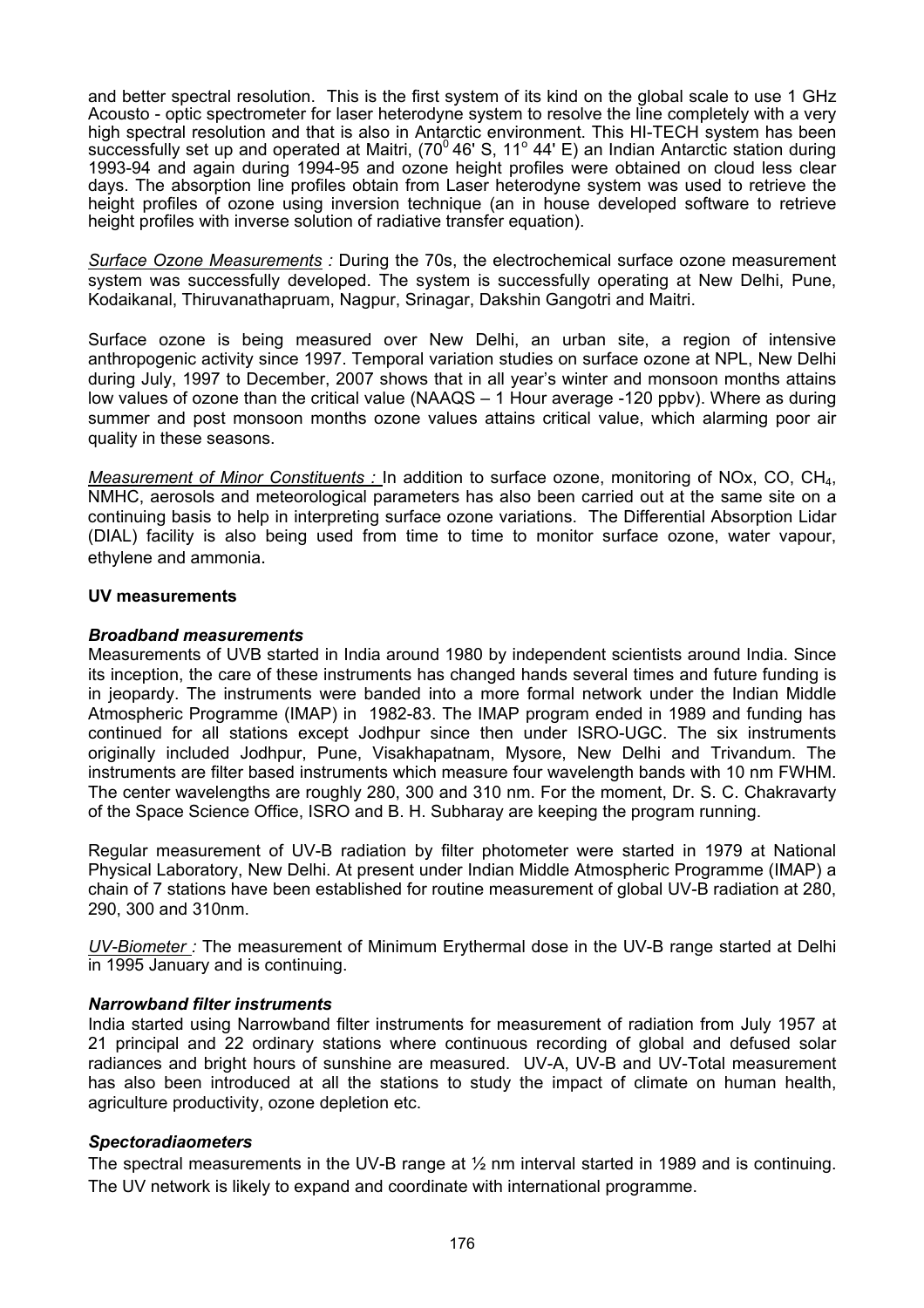#### **Calibration activities**

The network instruments are calibrated against the National Standard at regular intervals. The National Standard is in turn, inter-compared against World standard in WMO organized International Intercomparisons. India participated in such comparisons held at Belsk (1974), Boulder (1977), Melbourne (1984) and Japan (1996). IMD, New Delhi is the National Ozone Centre for India and the Regional Ozone Centre for the Regional Association-II (Asia) of the World Meteorological Organization (WMO).

UV measuring instruments have been calibrated by using monochromators and wherever possible by using brewer spectrophotometer.

# **RESULTS FROM OBSERVATIONS AND ANALYSIS**

The major findings are as follows : -

1) Though the latitudinal variation of trends for Dobson and satellite data are similar for Dobson data over India gives small positive trend at the subtropical and equatorial regions, which is a significant finding. Extension of trend analysis using neural network over the period 1991-2001 has been done to predict ozone over Delhi.

The Stratospheric Ozone profiles obtained from Jharia from north India are found more lower then those lines to south. The low stratospheric Ozone according to study may be because of  $O<sub>2</sub>$ , CO,  $CH<sub>4</sub>$  etc on regular basis at Maitri. Two years continuous observation of  $CO<sub>2</sub>$  hourly average concentration revealed that average yearly value of 368.43 ppm in 2002 and 369.72 ppm in 2003 indicating anthe coal fires containing gases such as methane, oxides of sulphur and carbon.

NPL has established a semi -automatic gas chromatograph for monitoring green house gases such as C increase of 1.3 ppm. This corresponds to growth rate of 0.35% per year.

2) Analysis of long term total ozone data from the Indian stations have not shown any trend.

# **THEORY, MODELLING, AND OTHER RESEARCH**

Impact studies of UV rays on plants, animals and human beings were conducted in Jawaharlal Nehru University, Banaras Hindu University etc. which were published in national and international journals. Central Radiation Laboratory, Pune has also been conducting radiation studies at 45 stations. India also maintains one weather monitoring station at Maitri, Antarctica with a facility for measurements of global and diffuse solar radiation using pyranometers and of optical depth using a sunphotometer.

# **DISSEMINATION OF RESULTS**

Results of the studies are disseminated through electronic media/website of respective institutions and query services.

# **Data reporting**

The total ozone data and Umkehr data (vertical profile of Ozone) are being regularly sent in WMO format to the World Ozone Data Centre (W03DC) Canada, and are being regularly published by the Centre.

#### **Information to the public**

The information on ozone concentration and other constituents are placed in the website of India Meteorological Department.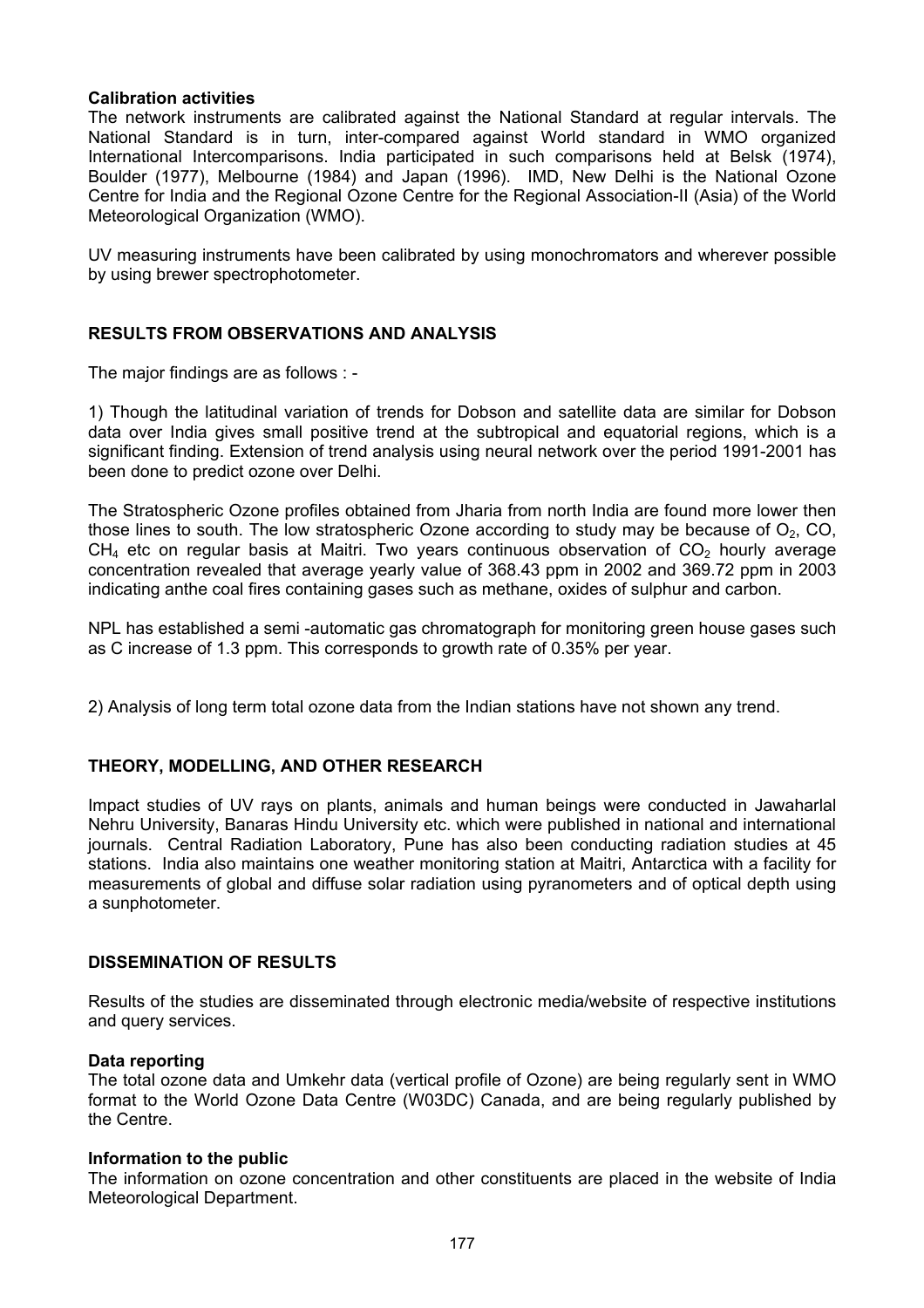## **Relevant scientific papers**

- Nandita D Ganguly, Department of Physics, St.Xavier's College, Ahmedabad. "Low level of stratospheric ozone near the Jharia coal field in India".
- Dr. B. C. Arya, Scientist-F Radio and Atomspheric Sciences Division,"Report on NPL's activities related to Ozone and other trace gases.
- Beig G. Saraf N and Peshin S. K. "*Latitudinal Gradient in long trends in Tropospheric ozone over Tropical India*". Proceedings Quadrennial Ozone Symposium (1-8 June, 2004).
- Namita Kundu, Peshin S. K., Sachchidannand Singh and Meera Jain "*Variation of ozone Chemopause and Tropopause height difference with tropospheric temperature*". Proceedings Quadrennial Ozone Symposium (1-8 June, 2004).
- Kulandaivelu E and Peshin S. K. "*Measurement of total Ozone, D-UV radiation, Sulphur dioxide and Nitorgen dioxide with Brewer Ozone Spectrophotometer at Maitri, Antarctica-2000*". Mausam, 54, 2(April 2003).
- Peshin S. K., Panda N. C., Dewhare J. N. and Perov S. P. "*Comparison of Indian ozonesonde and Umkehr profiles at New Delhi 1989-1997*", Mausam, 54, 2(July 2003) 679-682.
- "*UV-B flux increase during Coronal Mass Ejection*" by Saumitra Mukherjee and Anita Mukherjee, Jawaharlal Nehru University, New Delhi; 4<sup>th</sup> (Virtual) Thermospheric/Lonospheric Geospheric Research (TIGER) Symposium.
- "*Possible Biological Effects by UV-radiation Newly Detected from Internally Administered Radioisotopes*" by M. A. Padmanabha Rao, 114, Charak Sadan, Vikaspuri, New Delhi, India
- "*Modernization of Radiation Network*" by R. D. Vashishha & M. K. Gupta of India Meteorological Department, Pune, India

"Air quality monitoring in Chennai, India in the summer of 2005" by Mr. M. Pulikesi etal.

"Low level of stratospheric ozone near the Jaharia coal field in India" by Ms. Nandita D Ganguly.

# **PROJECTS AND COLLABORATION**

Ministry of Science and Technology, under its atmospheric programme, is developing projects for monitoring of ozone and minor constituents including various greenhouse molecules such as Carbon Dioxide (CO2), Methane (CH4), Nitrus Oxide (NOx).

Indian Middle Atmospheric Programme (IMAP), operating since 1982, has provided an umbrella for integrating all Indian efforts on ozone research. Rocket Programmes in collaboration with ex-USSR were stepped up during this period with payloads from Physical Research Laboratory, Ahmedabad and the National Physical Laboratory, Delhi. These, along with balloon and ground based measurements, have well characterized the ozonesphere over India.

Indo-Russian collaborative programme on variations in ozone and aerosol content in tropics/extratropical troposphere and stratosphere are being studied.

A collaborative programme with [Ultraviolet International Research Center](http://fuvirc.oulu.fi/pages/archive.htm), Finland has been launched to monitor the UV radiations.

# **FUTURE PLANS**

- a) Continuous monitoring of ozone profile over the country.
- b) Study on atmospheric chemistry in relation to ozone layer depletion and climate change.
- c) To participate in the international intercomparisons of Dobson Spectrophotometer, Brewer Spectrophotometer and Ozonesonde.
- d) To develop biological system to monitor UV-B.
- e) To continue research on impact of UV-B on human health and eco-systems.
- f) To develop climatic models to predict the climatic change over India.